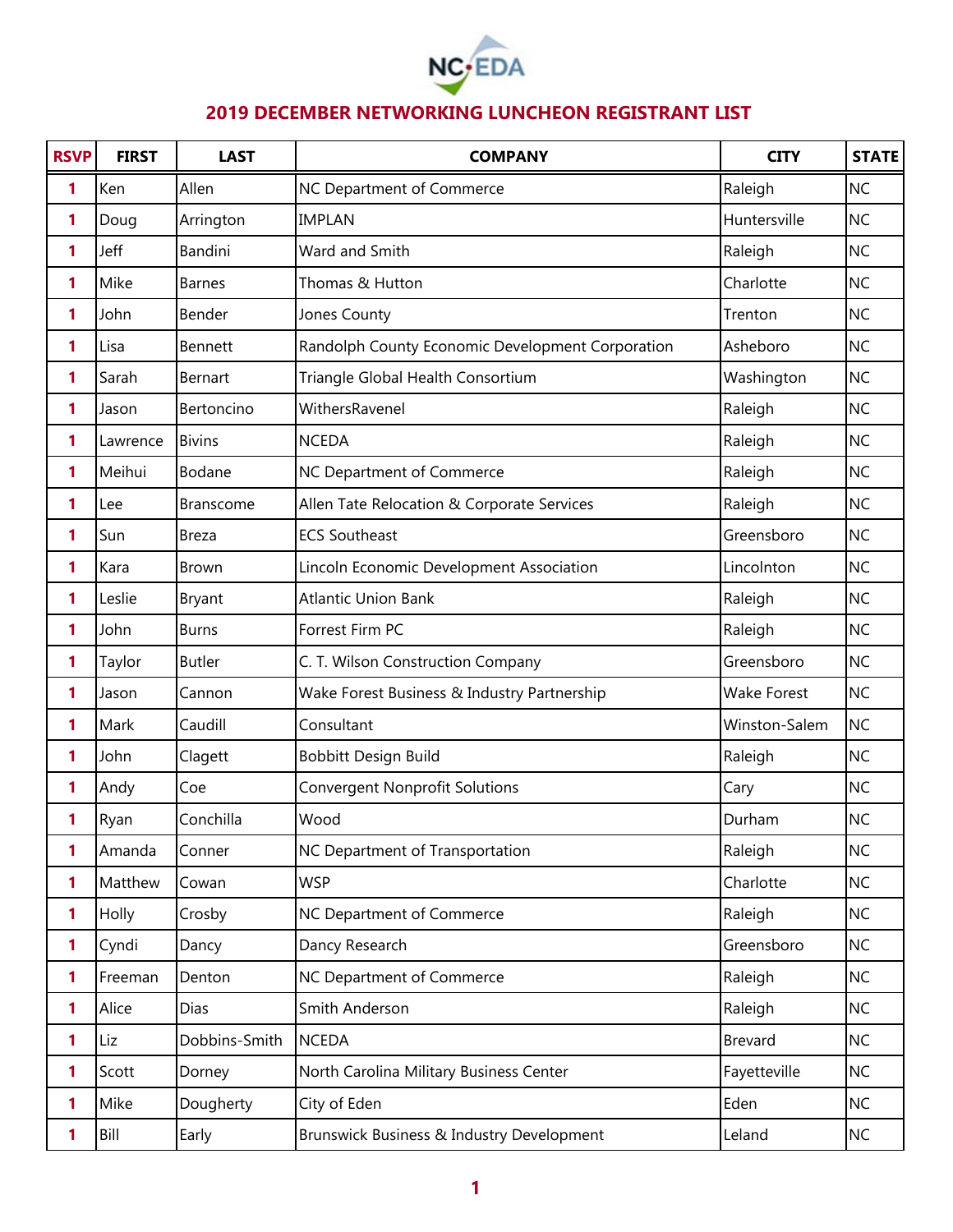

| <b>RSVP</b>  | <b>FIRST</b> | <b>LAST</b>  | <b>COMPANY</b>                                     | <b>CITY</b>          | <b>STATE</b> |
|--------------|--------------|--------------|----------------------------------------------------|----------------------|--------------|
| 1            | Michael      | Ebert        | Economic Development Partnership of North Carolina | Cary                 | <b>NC</b>    |
| 1            | Dave         | Efird        | <b>Womble Bond Dickinson</b>                       | Durham               | <b>NC</b>    |
| 1            | Nathan       | Ellis        | <b>WSP</b>                                         | Raleigh              | <b>NC</b>    |
| 1            | Rich         | Engates      | <b>ESP Associates</b>                              | Morrisville          | <b>NC</b>    |
| 1            | Ron          | Fish         | NC Department of Agriculture                       | Raleigh              | <b>NC</b>    |
| 1            | Kellie       | Ford         | S&ME                                               | Raleigh              | <b>NC</b>    |
| 1            | Bryan        | Fox          | Greater Durham Chamber of Commerce                 | Durham               | <b>NC</b>    |
| 1            | John         | Geib         | Duke Energy                                        | Oak Ridge            | <b>NC</b>    |
| 1            | Mike         | Geouge       | Sanford Holshouser Economic Development Consulting | Raleigh              | <b>NC</b>    |
| 1            | Pryor        | Gibson       |                                                    | Raleigh              | <b>NC</b>    |
| 1            | Stuart       | Gilbert      | City of Kings Mountain                             | Kings Mountain       | <b>NC</b>    |
| 1            | Tracey       | Gould        | Froehling & Robertson                              | Raleigh              | <b>NC</b>    |
| 1            | Josh         | Grant        | Smith Anderson                                     | Raleigh              | <b>NC</b>    |
| 1            | Nate         | Groover      | Economic Development Partnership of North Carolina | Cary                 | <b>NC</b>    |
| 1            | Josh         | Hallingse    | Transylvania Economic Alliance                     | Brevard              | <b>NC</b>    |
| 1            | Joanna       | Helms        | Apex Economic Development                          | Apex                 | <b>NC</b>    |
| 1            | Donny        | <b>Hicks</b> | Gaston County Economic Development Commission      | Gastonia             | <b>NC</b>    |
| 1            | Paul         | Hoben        | Aberdeen Carolina & Western Railway                | Candor               | <b>NC</b>    |
| 1            | Hope         | Hopkins      | Burke Development Inc.                             | Morganton            | <b>NC</b>    |
| 1            | Dave         | Horne        | Smith Anderson                                     | Raleigh              | <b>NC</b>    |
| 1            | Tim          | Ivey         | NC Department of Agriculture                       | Raleigh              | <b>NC</b>    |
| 1            | Randall      | Johnson      | NC Biotechnology Center                            | Wilmington           | <b>NC</b>    |
| $\mathbf{1}$ | Tom          | Johnson      | Sanford Holshouser Economic Development Consulting | Morganton            | <b>NC</b>    |
| 1            | Anna         | Johnston     | Holly Springs Economic Development                 | <b>Holly Springs</b> | <b>NC</b>    |
| 1            | James        | Joyner       | Draper Aden Associates                             | Cary                 | <b>NC</b>    |
| 1            | Beverly      | Keith        | <b>Stewart Title Corporation</b>                   | Raleigh              | <b>NC</b>    |
| 1            | Sheila       | Knight       | <b>NCEDA</b>                                       | Cary                 | <b>NC</b>    |
| 1            | David        | Koehler      | Wells Fargo Bank                                   | Raleigh              | <b>NC</b>    |
| 1            | Olivia       | Koone        | Economic Development Partnership of North Carolina | Cary                 | <b>NC</b>    |
| 1            | Irena        | Krstanovic   | Holly Springs Economic Development                 | <b>Holly Springs</b> | <b>NC</b>    |
| 1            | Gary         | Lanier       | Columbus County Economic Development Commission    | Whiteville           | NC           |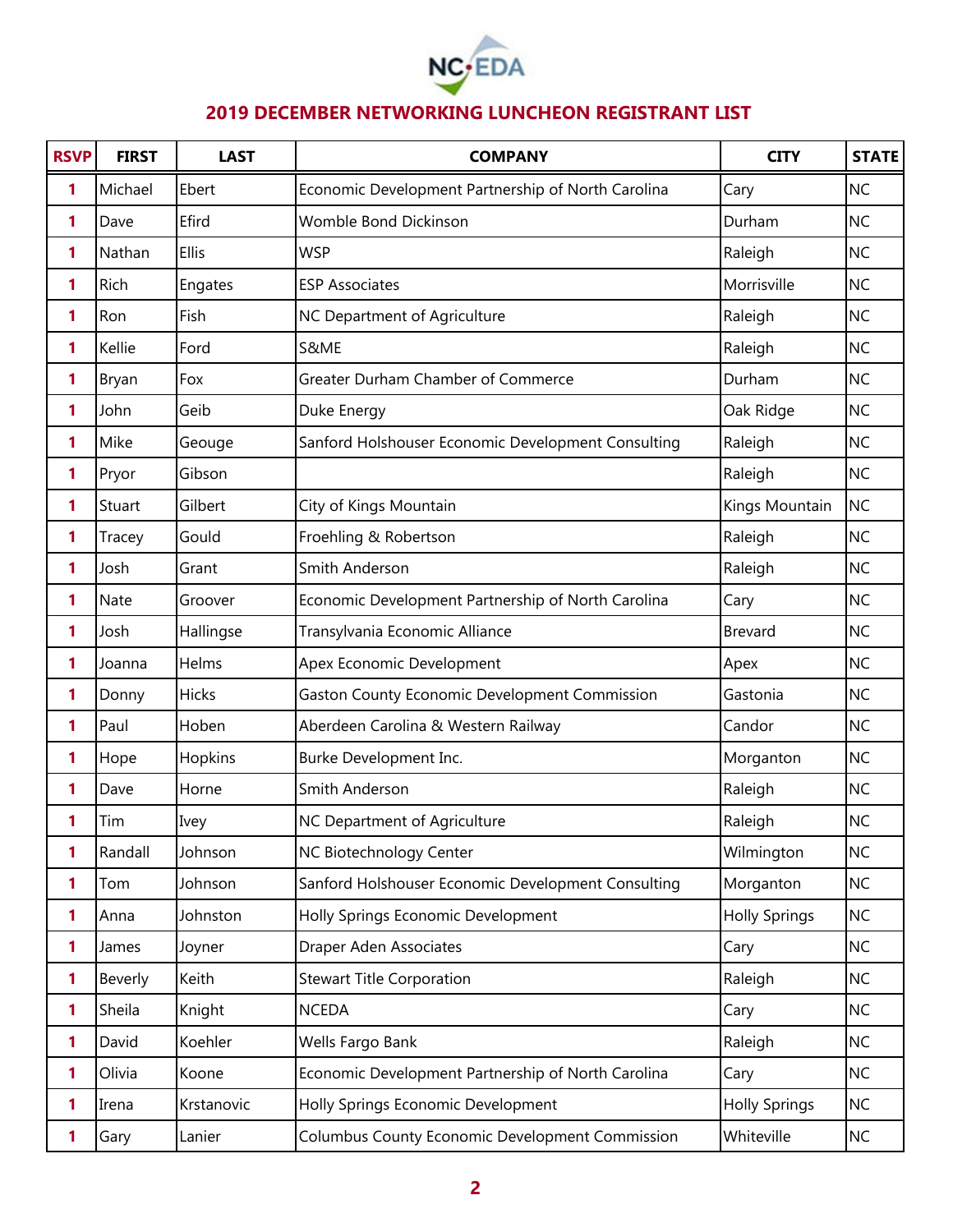

| <b>RSVP</b> | <b>FIRST</b>   | <b>LAST</b>   | <b>COMPANY</b>                                     | <b>CITY</b> | <b>STATE</b> |
|-------------|----------------|---------------|----------------------------------------------------|-------------|--------------|
| 1           | Mark           | Lawson        | Cary Chamber of Commerce                           | Cary        | <b>NC</b>    |
| 1           | Andre          | Lennon        | <b>Alliance Consulting Engineers</b>               | Fort Mill   | SC           |
| 1           | Larry          | Lombardi      | <b>Currituck County Economic Development</b>       | Currituck   | <b>NC</b>    |
| 1           | John           | Loyack        | Economic Development Partnership of North Carolina | Cary        | <b>NC</b>    |
| 1           | <b>Brian</b>   | Maas          | <b>ECS Southeast</b>                               | Greensboro  | <b>NC</b>    |
| 1           | Darin          | McClure       | <b>Mid-Atlantic Associates</b>                     | Raleigh     | <b>NC</b>    |
| 1           | Mical          | McFarland     | Town of Rolesville                                 | Rolesville  | <b>NC</b>    |
| 1           | Emily          | Miller        | McAdams & Associates                               | Garner      | <b>NC</b>    |
| 1           | April          | Mills         | Ward and Smith                                     | Raleigh     | <b>NC</b>    |
| 1           | Patricia       | Mitchell      | Appalachian State University                       | Fleetwood   | <b>NC</b>    |
| 1           | Rebekah        | Mixon         | Downtown Durham Inc.                               | Durham      | <b>NC</b>    |
| 1           | Andrew         | Moriarty      | <b>Bohler Engineering</b>                          | Raleigh     | <b>NC</b>    |
| 1           | Crystal        | Morphis       | <b>Creative Economic Development Consulting</b>    | Elkin       | <b>NC</b>    |
| 1           | Lee Anne       | Nance         | Stewart                                            | Raleigh     | <b>NC</b>    |
| 1           | Ryan           | Nance         | <b>NC Electric Cooperatives</b>                    | Raleigh     | <b>NC</b>    |
| 1           | John           | Nelms         | Duke Energy                                        | Raleigh     | <b>NC</b>    |
| 1           | Jim            | Nichols       | O'Brien/Atkins Associates                          | Cary        | <b>NC</b>    |
| 1           | Jamie          | <b>Nieves</b> | <b>ECS Southeast</b>                               | Raleigh     | <b>NC</b>    |
| 1           | <b>Nicolas</b> | Norboge       |                                                    | Durham      | <b>NC</b>    |
| 1           | Katy           | Parker        | Economic Development Partnership of North Carolina | Cary        | <b>NC</b>    |
| 1           | Ernie          | Pearson       | Nexsen Pruet                                       | Raleigh     | <b>NC</b>    |
| 1           | Raul           | Peralta       | <b>ECS Southeast</b>                               | Greensboro  | <b>NC</b>    |
| 1           | Chris          | Platé         | Monroe-Union County Economic Development           | Monroe      | <b>NC</b>    |
| 1           | Vivian         | Powell        |                                                    | Raleigh     | <b>NC</b>    |
| 1           | Coley          | Price         | <b>Harnett County</b>                              | Lillington  | <b>NC</b>    |
| 1           | Jimmy          | Randolph      | Sanford Area Growth Alliance                       | Sanford     | <b>NC</b>    |
| 1           | Julie          | Roper         | Dominion Energy                                    | Gastonia    | <b>NC</b>    |
| 1           | Austin         | Rouse         | Economic Development Partnership of North Carolina | Cary        | <b>NC</b>    |
| 1           | Matthew        | Rowles        | Percheron Survey NC                                | Charlotte   | <b>NC</b>    |
| 1           | Laura          | Rowley        | NC Biotechnology Center                            | <b>RTP</b>  | <b>NC</b>    |
| 1           | Elizabeth      | Saba          | Economic Development Partnership of North Carolina | Cary        | <b>NC</b>    |